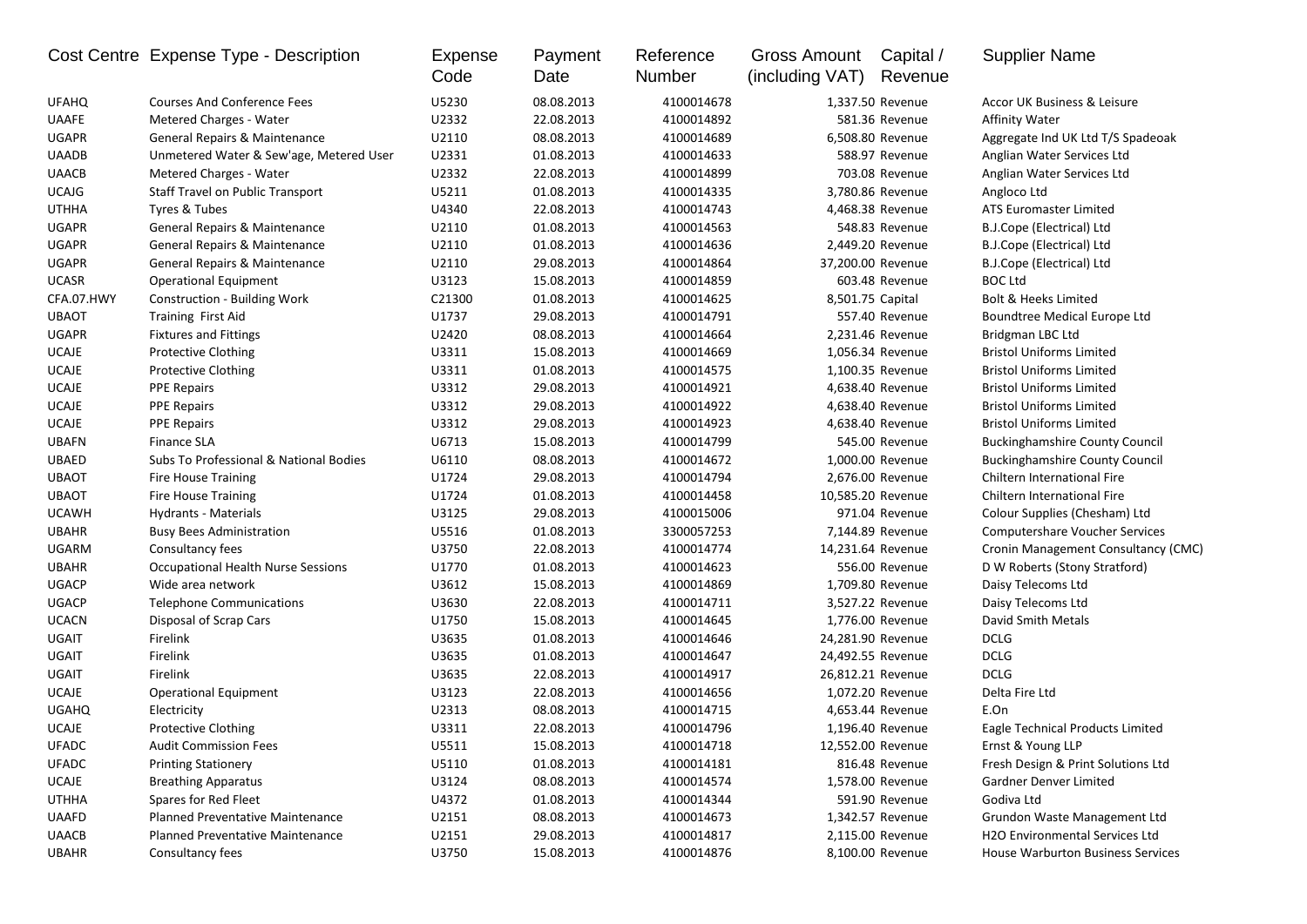|              | Cost Centre Expense Type - Description    | Expense<br>Code | Payment<br>Date | Reference<br>Number | <b>Gross Amount</b><br>(including VAT) | Capital /<br>Revenue | <b>Supplier Name</b>                 |
|--------------|-------------------------------------------|-----------------|-----------------|---------------------|----------------------------------------|----------------------|--------------------------------------|
| <b>UCAJE</b> | Uniforms                                  | U3310           | 29.08.2013      | 4100014990          |                                        | 1,312.16 Revenue     | Hunter Apparel Solutions Ltd         |
| <b>UAACB</b> | Uniforms                                  | U3310           | 15.08.2013      | 4100014720          |                                        | 1,787.86 Revenue     | Hunter Apparel Solutions Ltd         |
| <b>UGAPR</b> | General Repairs & Maintenance             | U2110           | 22.08.2013      | 4100014642          |                                        | 1,650.00 Revenue     | <b>Instant Doors</b>                 |
| UCAJE        | <b>Protective Clothing</b>                | U3311           | 08.08.2013      | 4100014522          |                                        | 574.80 Revenue       | Jolly Safety Equipment Ltd           |
| <b>UGAHQ</b> | Planned Preventative Maintenance          | U2151           | 15.08.2013      | 4100014865          |                                        | 865.44 Revenue       | Kee Services Ltd                     |
| <b>UBAGH</b> | Planned Preventative Maintenance          | U2151           | 15.08.2013      | 4100014803          |                                        | 1,258.39 Revenue     | Kidde Fire Trainers GMBH             |
| <b>UGACP</b> | <b>Computer Maintenance</b>               | U3815           | 08.08.2013      | 4100014543          |                                        | 2,904.00 Revenue     | Koris Ltd                            |
| <b>UAAFC</b> | Rents, wayleaves & Hire of Premises       | U2510           | 08.08.2013      | 4100013973          | 27,153.00 Revenue                      |                      | London & Quadrant Housing Trust      |
| <b>UBAOT</b> | <b>Water Awareness Training</b>           | U1729           | 29.08.2013      | 4100014767          |                                        | 550.00 Revenue       | Longridge                            |
| <b>UBAHR</b> | <b>Occupational Health Nurse Sessions</b> | U1770           | 29.08.2013      | 4100014908          |                                        | 4,063.00 Revenue     | M.K.Occupational Health Limited      |
| <b>UBAOT</b> | <b>Course Catering Costs</b>              | U3270           | 01.08.2013      | 4100014655          |                                        | 806.40 Revenue       | <b>Macintyre Catering</b>            |
| <b>UFADC</b> | <b>Printing Stationery</b>                | U5110           | 08.08.2013      | 3200003370          |                                        | 945.54 Revenue       | Milton Keynes Council                |
| <b>UGACP</b> | Consultancy fees                          | U3750           | 15.08.2013      | 4100014685          |                                        | 1,508.74 Revenue     | Mott Macdonald                       |
| <b>UCAJE</b> | <b>Operational Equipment</b>              | U3123           | 01.08.2013      | 4100014406          |                                        | 742.92 Revenue       | MSA (Britain) Ltd                    |
| <b>UCAJE</b> | <b>Operational Equipment</b>              | U3123           | 29.08.2013      | 4100014902          |                                        | 588.00 Revenue       | North Fire Ltd                       |
| <b>UCAJG</b> | Staff Travel on Public Transport          | U5211           | 08.08.2013      | 4100014781          |                                        | 2,337.60 Revenue     | North Fire Ltd                       |
| <b>UGAPR</b> | General Repairs & Maintenance             | U2110           | 01.08.2013      | 4100014651          |                                        | 552.00 Revenue       | Oak Park Alarms Security Serv Ltd    |
| <b>UGAPR</b> | <b>Property Management Consultant</b>     | U3539           | 22.08.2013      | 4100014952          | 10,940.40 Revenue                      |                      | <b>Oakleaf Technical Service Ltd</b> |
| <b>UGACP</b> | Wide area network                         | U3612           | 29.08.2013      | 4100014973          |                                        | 1,404.10 Revenue     | <b>Opal (Talk Talk Business)</b>     |
| <b>UGACP</b> | Wide area network                         | U3612           | 29.08.2013      | 4100014974          |                                        | 1,404.10 Revenue     | Opal (Talk Talk Business)            |
| <b>UGACP</b> | <b>Employment Agency Payments</b>         | U3770           | 01.08.2013      | 4100014597          |                                        | 1,080.00 Revenue     | Oscar Associates (UK) Ltd            |
| <b>UGACP</b> | <b>Employment Agency Payments</b>         | U3770           | 08.08.2013      | 4100014624          |                                        | 1,440.00 Revenue     | Oscar Associates (UK) Ltd            |
| <b>UGACP</b> | <b>Employment Agency Payments</b>         | U3770           | 22.08.2013      | 4100014871          |                                        | 1,440.00 Revenue     | Oscar Associates (UK) Ltd            |
| <b>UGACP</b> | <b>Employment Agency Payments</b>         | U3770           | 15.08.2013      | 4100014762          |                                        | 1,800.00 Revenue     | Oscar Associates (UK) Ltd            |
| <b>UGACP</b> | <b>Employment Agency Payments</b>         | U3770           | 29.08.2013      | 4100014891          |                                        | 1,800.00 Revenue     | Oscar Associates (UK) Ltd            |
| <b>UBADR</b> | <b>Driver Training</b>                    | U1730           | 08.08.2013      | 4100014586          |                                        | 534.79 Revenue       | Oxfordshire County Council           |
| <b>UBADR</b> | <b>Driver Training</b>                    | U1730           | 08.08.2013      | 4100014587          |                                        | 1,574.10 Revenue     | Oxfordshire County Council           |
| <b>UBADR</b> | <b>Driver Training</b>                    | U1730           | 22.08.2013      | 4100014665          | 10,758.61 Revenue                      |                      | Oxfordshire County Council           |
| <b>UAACB</b> | Planned Preventative Maintenance          | U2151           | 15.08.2013      | 4100014684          |                                        | 852.00 Revenue       | P French                             |
| <b>UGAFF</b> | Diesel Oil - Gas Oil                      | U4320           | 15.08.2013      | 4100014722          |                                        | 2,056.39 Revenue     | Pace Fuelcare Ltd                    |
| UGAFF        | Diesel Oil - Gas Oil                      | U4320           | 08.08.2013      | 4100014724          |                                        | 2,057.76 Revenue     | Pace Fuelcare Ltd                    |
| UGAFF        | Diesel Oil - Gas Oil                      | U4320           | 08.08.2013      | 4100014726          |                                        | 2,057.76 Revenue     | Pace Fuelcare Ltd                    |
| <b>UGAFF</b> | Diesel Oil - Gas Oil                      | U4320           | 08.08.2013      | 4100014723          |                                        | 2,743.68 Revenue     | Pace Fuelcare Ltd                    |
| <b>UGAFF</b> | Diesel Oil - Gas Oil                      | U4320           | 08.08.2013      | 4100014725          |                                        | 2,749.16 Revenue     | Pace Fuelcare Ltd                    |
| UGAFF        | Diesel Oil - Gas Oil                      | U4320           | 08.08.2013      | 4100014721          |                                        | 3,429.60 Revenue     | Pace Fuelcare Ltd                    |
| <b>UGAFF</b> | Diesel Oil - Gas Oil                      | U4320           | 15.08.2013      | 4100014854          | 13,718.40 Revenue                      |                      | Pace Fuelcare Ltd                    |
| CFA.07.HWY   | <b>Construction - Consultants Fees</b>    | C41600          | 22.08.2013      | 4100014691          | 4,795.68 Capital                       |                      | Peter Bushnell Associates Ltd        |
| <b>UCAJE</b> | <b>Operational Equipment</b>              | U3123           | 22.08.2013      | 4100014666          |                                        | 4,426.08 Revenue     | Pirtek Oxford                        |
| <b>UBAFN</b> | <b>Printing Stationery</b>                | U5110           | 01.08.2013      | 4100014517          |                                        | 613.92 Revenue       | Prolog Print Media                   |
| <b>UGARM</b> | Consultancy fees                          | U3750           | 08.08.2013      | 4100014668          |                                        | 8,640.00 Revenue     | <b>Public Sector Consultants</b>     |
| <b>UGAPR</b> | General Repairs & Maintenance             | U2110           | 29.08.2013      | 4100015004          |                                        | 522.00 Revenue       | <b>Richard Cross General Builder</b> |
| <b>UGAUS</b> | Minor Works                               | U2113           | 01.08.2013      | 4100014583          |                                        | 1,164.00 Revenue     | <b>Richard Cross General Builder</b> |
| <b>UGAHQ</b> | <b>General Postage</b>                    | U5130           | 15.08.2013      | 4100014798          |                                        | 1,015.99 Revenue     | Royal Mail Group Ltd                 |